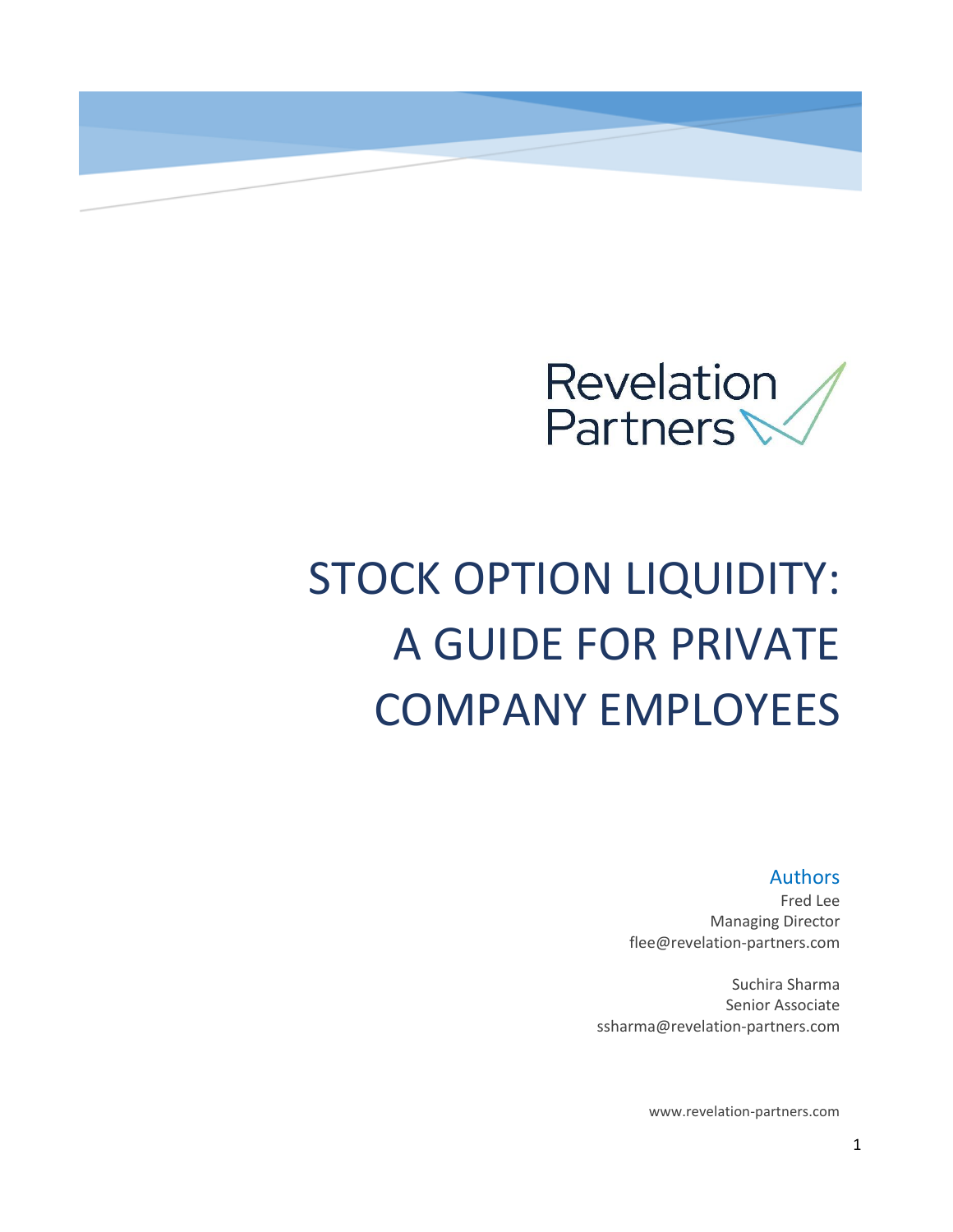## **Introduction**

For many companies, stock options are a well-established way to compensate and incentivize employees. Stock options can align employees, create a culture of ownership, and provide long-term financial upside.

The valuation and exercise mechanics of public company stock options are relatively straightforward. However, there are many complexities associated with private company options, which have increasingly come into focus as companies remain private longer.

Historically, private company shareholders (and option holders) have been expected to hold their stock until a company liquidity event, whether IPO or acquisition. Post-IPO, employees could exercise their options and sell the resulting shares, subject to lock-up periods, blackout dates, and other trading restrictions. However, over the past decade, private companies have been staying private longer, prompted by the increasing availability of private capital, rising private valuations, periods of public market volatility, and the desire to avoid certain regulatory and compliance requirements. This not only delays the timeframe for employees to realize liquidity, but may also present challenges related to option exercise and tax optimization.

In many cases, the employee's desire for liquidity is driven by individual milestones (i.e., buying a home, paying a child's tuition, tax planning, or other personal needs) or job change (i.e., departed employees with incentive stock options, as outlined below). Additionally, the costs associated with exercising an option grant (strike price plus applicable taxes) can be cost prohibitive, leading to an employee to forgo the exercise entirely.

As a result, employees are increasingly turning to the secondary market to seek liquidity for their options. The overall secondary market for private company shares has continued to grow in recent years and was projected to reach \$100 billion in 2021.<sup>1</sup> Realizing liquidity for options entails additional complexity compared to the typical secondary stock sale; an option holder must understand the specific exercise mechanics, timing restrictions, and tax implications associated with each option grant. An option holder may seek a dedicated secondary partner who can provide specialized guidance and optimized pricing for the resulting shares.

# **Overview of Stock Options**

Stock options are the right to buy a set number of company shares at a fixed price, typically called a strike price or grant price. This price is determined by a company's fair market value ("FMV") – the strike price typically being equal to the FMV of the company's stock on the day of the option grant. As the value of the company's shares increase over time, so does the inherent value of the stock options, resulting in financial upside for the employee.



#### **In This White Paper:**

*Introduction*

*Overview of Stock Options*

*Key Considerations*

*Secondary Market for Employee Options*

*Finding the Right Secondary Partner*

*Overview of Revelation Partners*

### **Why Seek Liquidity for Private Company Options?**

- Generate near-term cash for personal needs
- Lock in gains
- Cover exercise costs (including strike price and associated taxes)
- Provide asset diversification
- Avoid public stock trading restrictions (lockup periods, blackout dates, executive restrictions, etc.)

<sup>1</sup> Wall Street Journal, "Secondary Transactions on Pace to Reach \$100 Billion This Year." November 1, 2021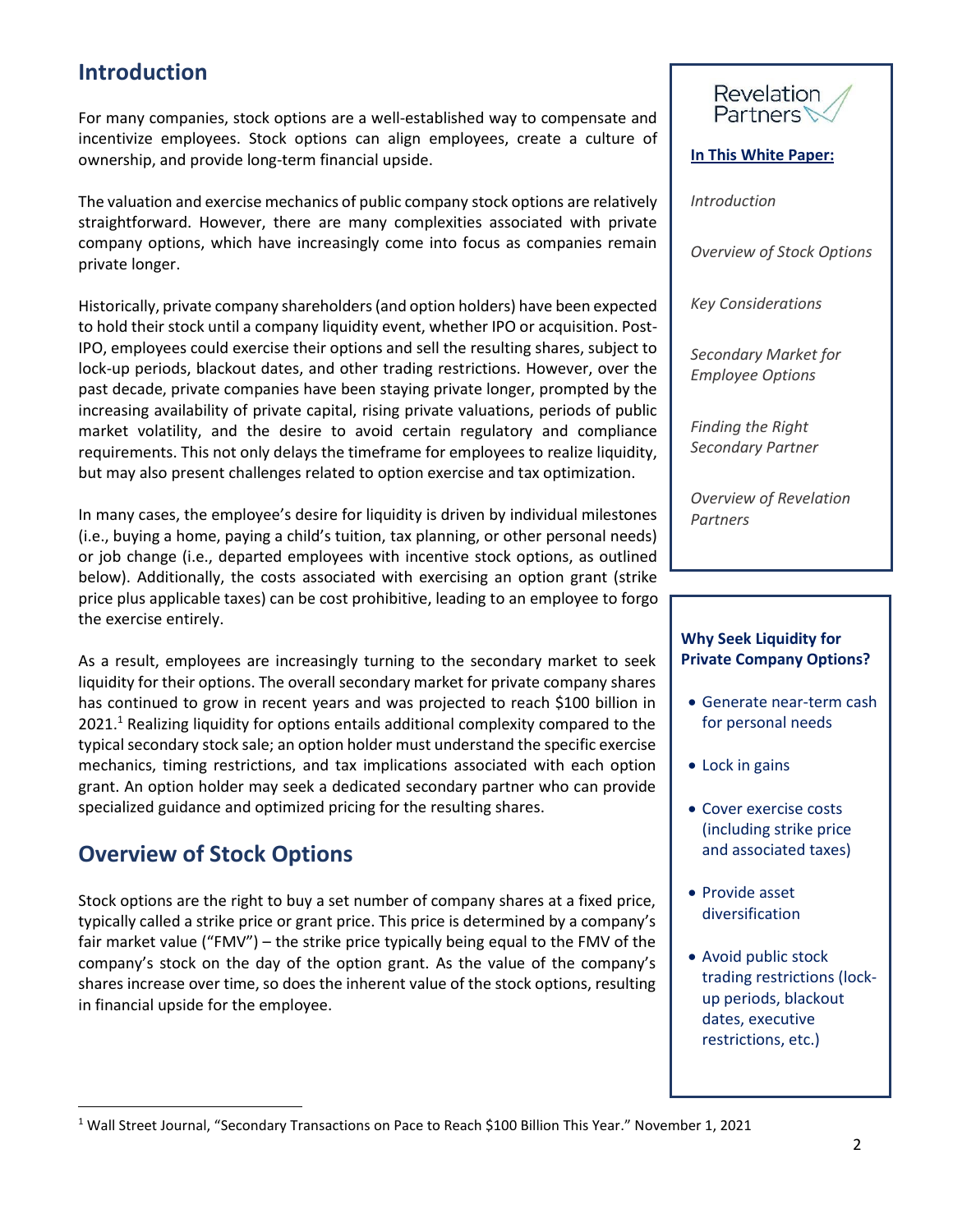Private companies typically use an independent 409A valuation provider to determine the FMV of its common stock. As the company's valuation increases through additional rounds of raised capital, the difference between the FMV and the options' strike price is known as "the spread." When this spread is positive, the options are considered to be "in-the-money."

Often, companies will assign a vesting schedule to an option grant, which means that an employee will only be allowed to exercise a certain number of their total options per month, quarter, or year. Companies use vesting schedules to incentivize employees to stay with the company over a longer period of time.

Options will also have an expiration date. Typically, most options expire 10 years from the grant date. However, an employee grant can also expire after an employee leaves the company; in many cases, an employee may only have a short window of time to exercise their options after they leave, often 90 days or less.

All of this information, including the type of shares and number are outlined in an employee's grant document.

### **Ways to Exercise Options**

- 1. **Pay cash (exercise and hold):** An employee may use their own money to exercise options, paying the strike price to purchase and hold the resulting shares. This is typically the riskiest method, given the stock remains illiquid after exercising the option, and the employee is not guaranteed to make a profit (or even get their money back). Plus, their money is tied up in their shares until they sell.
- 2. **Cashless (exercise and sell to cover):** If a company is public or offering a tender, it may allow employees to simultaneously exercise their options and sell enough shares to cover the purchase price and applicable fees and taxes. The employee may then elect to hold or sell the remaining shares.
- 3. **Cashless (exercise and sell):** If a company is public or offering a tender, it may allow employees to exercise and sell all their options in one transaction. A portion of the proceeds from the sale will cover the purchase price plus applicable fees and taxes, while the employee pockets the remainder.

# **Key Considerations**

When evaluating a potential exercise and sale of options, it is important to consider the timing restrictions, mechanics, and tax implications associated with each individual grant. The first, and perhaps most important, issue to understand is whether an option is an incentive stock option (ISO) or non-qualified stock options (NSO)

**ISOs vs. NSOs.** From an employee's perspective, incentive stock options (ISOs) and non-qualified stock options (NSOs) primarily differ in taxation and expiration. ISOs may qualify for favorable tax treatment if they are exercised and held (instead of sold) for a minimum period of time, specifically:

- An employee must hold the options (and/or resulting shares) for at least two years after the initial grant date of the ISOs
- After exercising the options, the employee must hold the resulting shares for at least one-year

Additionally, ISOs must be exercised within 90 days after terminating employment to retain the favorable tax treatment – otherwise they'll be taxed as if they were issued as NSOs.

If these holding period and exercise requirements are met for an ISO grant, the entire gain from the option exercise and sale may be taxed at the capital gains rate (instead of the higher ordinary income tax rate).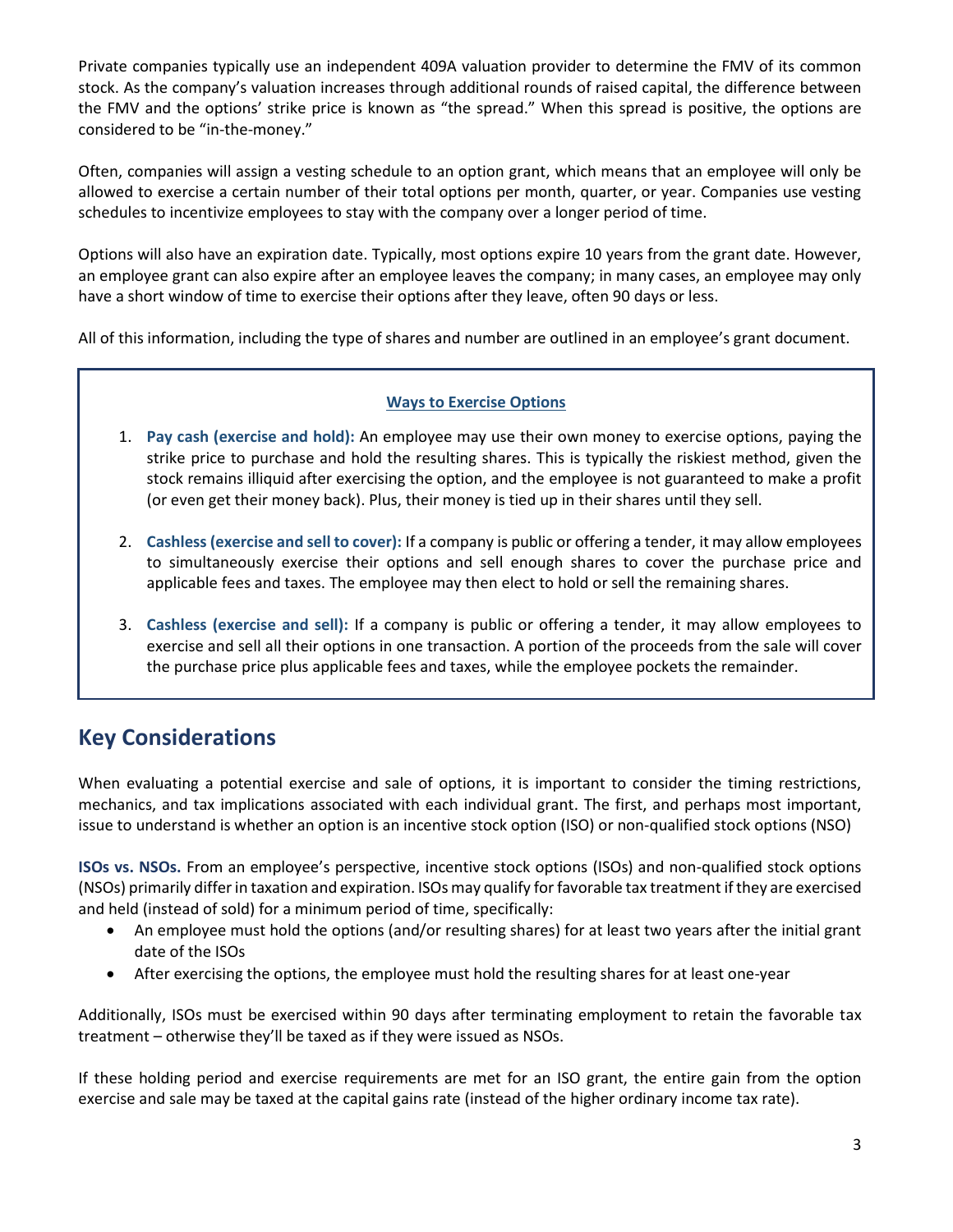| <b>ISOs vs. NSOs - a Summary</b>                                                                                                                                                                                                                                                                                                                                                                                                                                                                                                                                                                                                                    |                                                                                                                                                                                                                                                                                                                                                                                                                                                                                                                                                |  |  |  |
|-----------------------------------------------------------------------------------------------------------------------------------------------------------------------------------------------------------------------------------------------------------------------------------------------------------------------------------------------------------------------------------------------------------------------------------------------------------------------------------------------------------------------------------------------------------------------------------------------------------------------------------------------------|------------------------------------------------------------------------------------------------------------------------------------------------------------------------------------------------------------------------------------------------------------------------------------------------------------------------------------------------------------------------------------------------------------------------------------------------------------------------------------------------------------------------------------------------|--|--|--|
| <b>ISOs</b><br>Qualify for special tax treatment where only<br>the capital gains tax needs to be paid on the<br>total gain between Sale FMV and Grant FMV<br>Tax does not need to be paid until the holder<br>$\bullet$<br>sells the resulting shares<br>Holding Period requirements must be met to<br>qualify for this treatment:<br>Hold underlying options (and/or<br>$\circ$<br>resulting shares) at least two years<br>from the initial grant date<br>Hold resulting shares at least one<br>$\circ$<br>year following exercise<br>Upon the termination of employment, ISOs<br>must be exercised within 90 days to qualify<br>for ISO treatment | <b>NSOs</b><br>There is no special tax treatment<br>An employee needs to pay income tax on the<br>initial gain between the exercise FMV and the<br>grant FMV, due on exercise<br>An employee then needs to pay capital gains<br>$\bullet$<br>tax on the secondary gain between the sale<br>FMV and the exercise FMV, due on sale<br>There are no holding period requirements<br>Upon the termination of employment, an<br>employee will have a set amount of time to<br>exercise options, which is detailed in their<br>initial grant document |  |  |  |

**Calculating Tax Liability for NSOs.** The initial gain (the difference between the FMV of stock when an employee exercises their options, and the grant price of those options) is taxed as ordinary income. On top of that, an employee will pay capital gains tax on any increase between the FMV when the shares are exercised and when the shares are sold (because the stock is owned after the option is exercised, any gain made when sold is taxed as profit).

For example, let's say an employee is granted options at a \$1 grant price. They go on to exercise their shares when the FMV is \$5/share, creating an initial gain of \$4/share (Exercise FMV less Grant FMV). Eventually, they sell their shares at \$10/share, which creates an additional gain of \$5/share (Sale FMV less Exercise FMV). The employee in this example would pay an ordinary income tax rate on the initial gain of \$4/share, and a capital gains tax rate on the secondary gain of \$5/share.

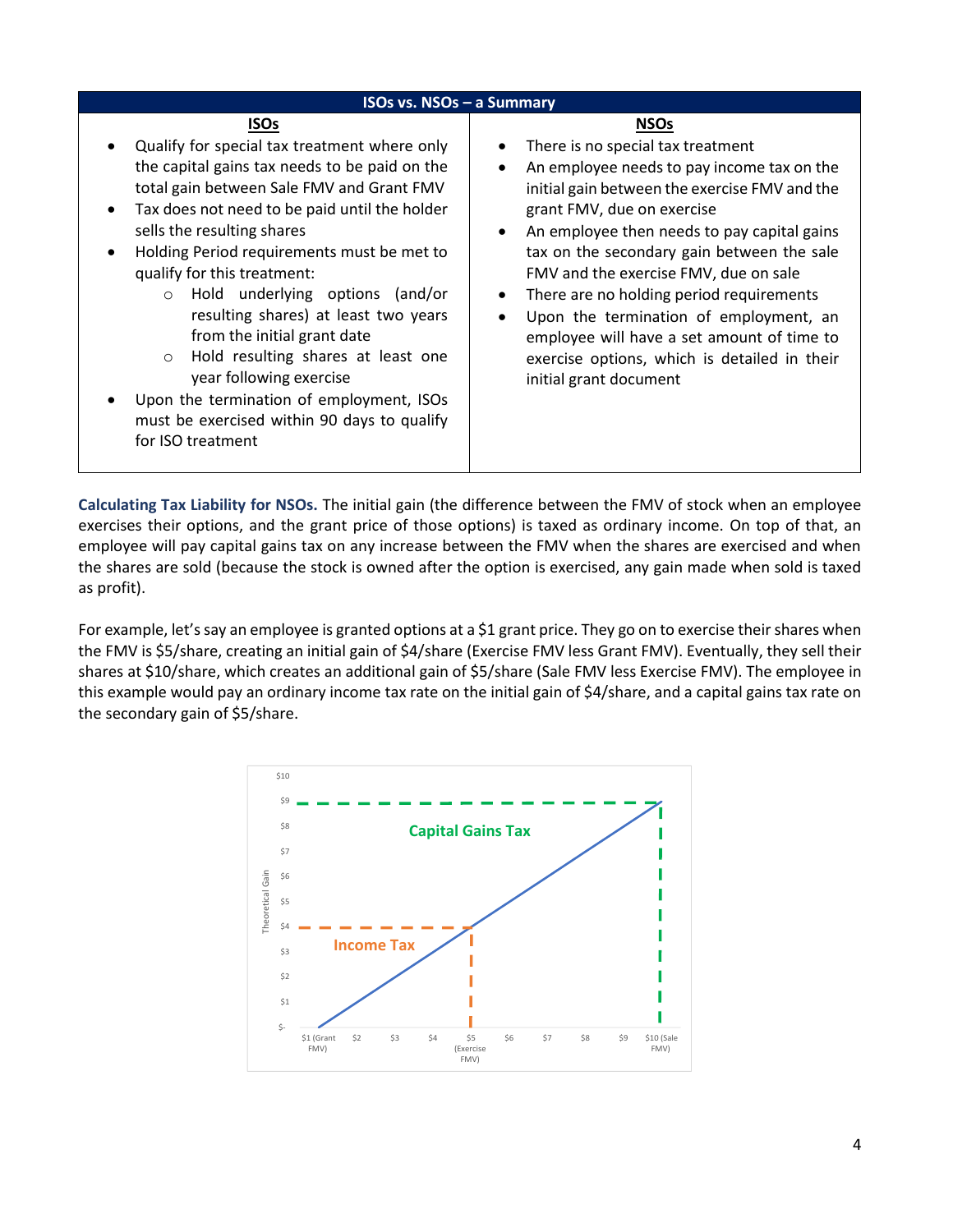Since the ordinary income tax rate is higher than the capital gains tax rate, it is in the employee's best interest to minimize their initial gain between the Exercise FMV and Grant FMV. In the example above, the employee would pay less income tax if they chose to exercise their options closer to their grant price of \$1/share. While their secondary gain would increase, it would be subject to the capital gains tax rate, which could result in fewer taxes paid overall:

|                                     | \$5 Exercise FMV | \$3 Exercise FMV (lower) |
|-------------------------------------|------------------|--------------------------|
| <b>Grant FMV</b>                    | \$1              | \$1                      |
| <b>Exercise FMV</b>                 | \$5              | \$3                      |
| <b>Initial Gain</b>                 | \$4              | \$2                      |
| Income Tax (assume 37% rate)        | \$1.48           | \$0.74                   |
| Sale FMV                            | \$10             | \$10                     |
| Secondary Gain                      | \$5              | \$7                      |
| Capital Gains Tax (assume 22% rate) | \$1.10           | \$1.54                   |
| <b>Total Tax Paid</b>               | \$2.58           | \$2.28                   |
| <b>Difference</b>                   | \$0.30           |                          |

**Calculating Tax Liability for ISOs.** Continuing the example above, if an employee is granted options at \$1/share, and those options are ISOs and the two holding requirements are met, they would pay a capital gains rate (assumed to be 22% for illustrations purposes) on the total gain between the sale price and the grant price. In this illustration, the capital gains rate results in tax of \$1.98/share, which demonstrates the benefit of ISOs versus NSOs:



|                                     | <u>ISO</u> | <b>NSO</b> |
|-------------------------------------|------------|------------|
| <b>Grant FMV</b>                    | \$1        | \$1        |
| <b>Exercise FMV</b>                 | \$5        | \$5        |
| <b>Initial Gain</b>                 | \$0        | \$4        |
| Income Tax (assume 37% rate)        | \$0        | \$1.48     |
| Sale FMV                            | \$10       | \$10       |
| Secondary Gain                      | \$9        | \$5        |
| Capital Gains Tax (assume 22% rate) | \$1.98     | \$1.10     |
| <b>Total Tax Paid</b>               | \$1.98     | \$2.58     |
| <b>Difference</b>                   | \$0.60     |            |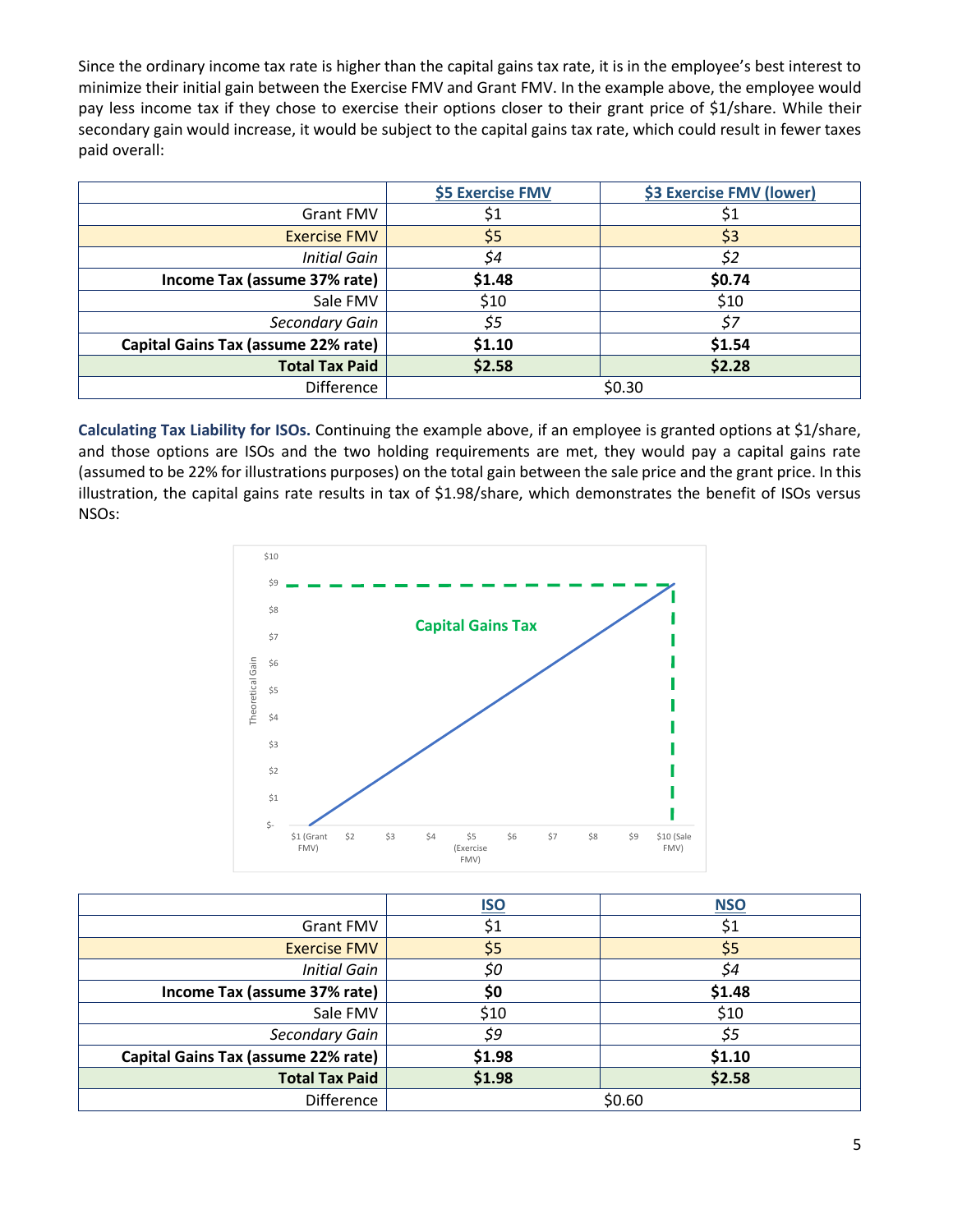Therefore, if an employee owns ISOs, they must consider the holding periods to qualify for special tax treatment. If an employee owns NSOs, they may want to consider early exercising options to minimize the income tax paid between the exercise FMV and grant FMV.

**Early Exercising**. Some companies will allow the exercise of options before they have fully vested (referred to as "early exercising"), oftentimes as early as the initial option grant date. The benefit of doing this is to minimize the initial gain between Exercise FMV and the Grant FMV, which could limit an employee's exposure to taxes in the case of NSOs. If an employee chooses to exercise the options early, they must file an 83(b) election to take advantage of the beneficial tax treatment, which must be filed within 30 days with the IRS.

**Alternative Minimum Tax (AMT).** If ISOs are exercised, and the underlying shares aren't sold within the same year (i.e., the holding period requirements are met), employees may also need to calculate the alternative minimum tax. AMT is calculated by including more things as taxable income, including the spread between the price paid to exercise ISOs and the FMV at the time of exercise. If an employee's taxable income is more than the AMT exemption amount, an employee would need to calculate their tax obligation both ways and pay the greater of the two calculations. As such, it is important to talk to a tax professional to learn how to plan for a potential AMT liability.

# **Secondary Market for Employee Options**

As companies stay private longer, employees holding options may want to consider selling their options to create personal liquidity for various life milestones. An employee may find a buyer for their options directly or use one of the platforms previously mentioned. Alternatively, in some cases the company will coordinate the sale of options for multiple employees. This is often referred to as a tender process. A broad tender occurs when the company identifies several employees who wish to sell, negotiates a set price, and coordinates the sale with a previously selected buyer. For more information on running a tender process, please see our whitepaper[, here.](https://www.revelation-partners.com/_files/ugd/6e7c90_d491d7012e5d4a4dbf7b3f1b6528c68f.pdf)

An individual can sell their options in one of two ways:

- 1) A potential seller can seek out a broker group such as Forge, Nasdaq, etc. to solicit potential bids for the purchase of their options. The benefit of this approach is that the seller will likely be introduced to multiple parties that may yield multiple offers. However, the main drawbacks to using this strategy include the payment of broker fees that increases the costs to the seller, as well as working with a wide range of counterparties who may not be able to accurately value the company. Any potential buyer will likely want additional information on the company before transacting, but the company may not want to provide information to a wide range of potential sellers, as this can be distracting from running the business. Therefore, the price coming from these broad processes may not be optimized to meet an employee's needs.
- 2) Alternatively, a potential seller can negotiate directly with a single secondary investor that has sector expertise within the company's focus area. This type of investor may be better able to provide fair pricing even if information is limited, given their deeper knowledge of the market and comparable companies. The company may also be willing to share more information with a single, knowledgeable party rather than a broad range of generalist, thus optimizing the price paid to the employee. Once an agreed upon price and structure are reached, the investor will reach out to the company as a future shareholder to begin the share transfer process.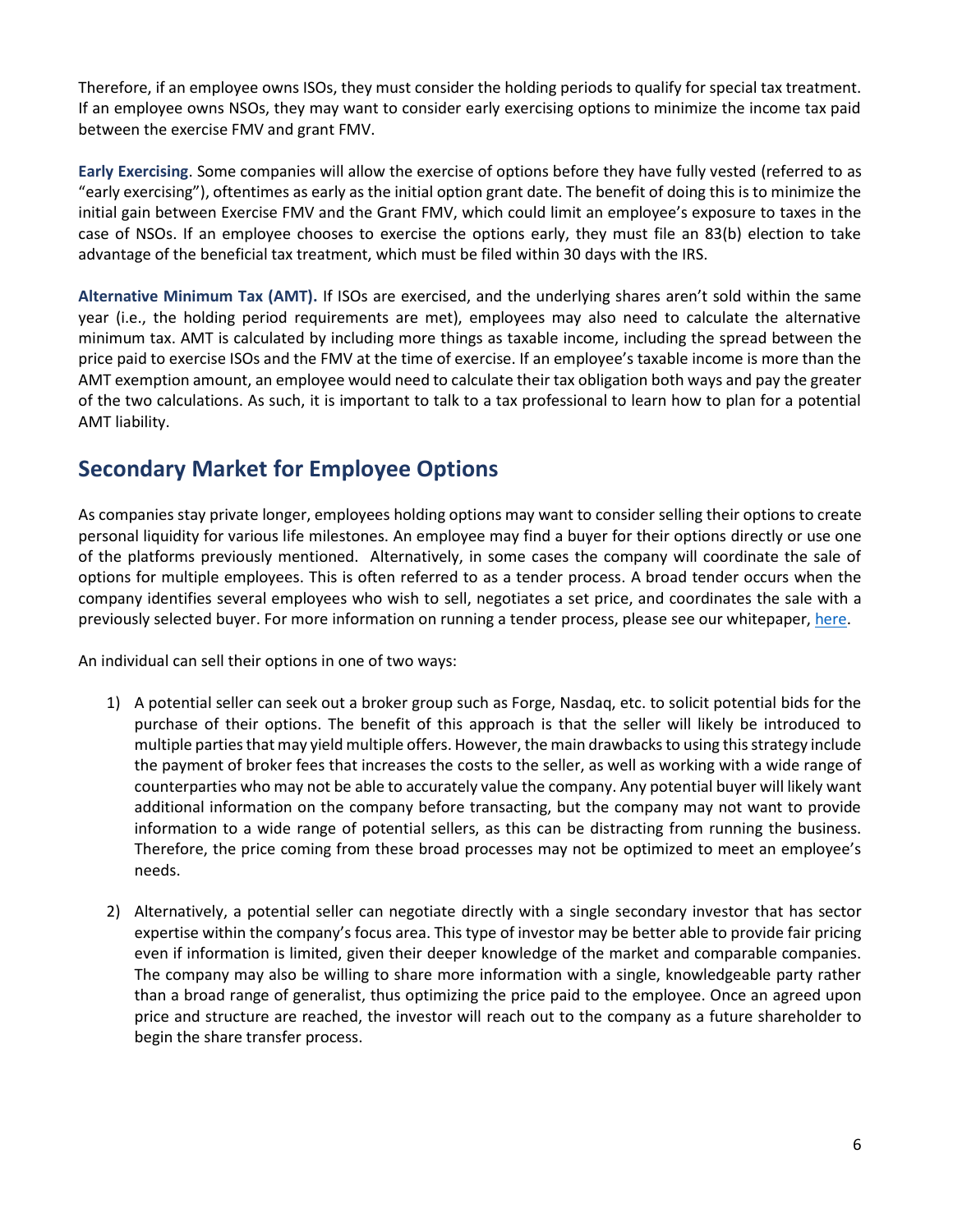Pricing for secondary shares is highly specific and may be presented as a discount or premium to the company's last round. A secondary partner will typically utilize a market value approach, performing an independent valuation of the company, accounting for its core business model, market dynamics, and IP, among other factors. There may be different pricing for different share classes (i.e., common vs. preferred) based on liquidation preferences, dividends, and other shareholder rights.

The company can support the valuation process through information disclosure, though isn't always likely to do so. Common diligence requests include the corporate presentation, financial statements, overview of key regulatory and commercial milestones, current capitalization table, and key corporate documents. Access to information and alignment between the entity purchasing the employee's shares and the company will maximize the price that investors are willing to pay.

# **Finding the Right Secondary Partner**

Whether considering the sale of options or shares, employees should seek a dedicated partner with the sector expertise, transaction experience, and financial wherewithal to optimally complete a transaction.

From the company's perspective, the secondary buyer should serve as a long-term partner, supporting the company operationally and financially, as well as provide ongoing liquidity for shareholders (including future secondary purchases). As the median time to exit for private companies remains high, a secondary partner can play a vital role for both the company and its shareholders.

**Sector expertise.** A secondary partner with specific sector expertise can contribute to a smoother due diligence process and optimized pricing for the shares, based on an understanding of the specific regulatory, commercial, and legal dynamics issues faced by a company. As mentioned previously, a knowledgeable investor is especially valuable when information access is limited.

**Transaction experience.** Option exercises are typically more complex than primary investments, given the unique structuring, legal, and tax considerations of the process. An experienced secondary partner can help the option holder navigate these considerations, ensuring a smooth process and expeditious closing.

**Dedicated Capital.** A well-capitalized partner, with a dedicated capital pool, can ensure an expeditious closing. Moreover, a well-capitalized investor can provide future support for the company, including capital reserves to participate in follow-on financings, as well as the ability to execute additional secondary transactions for shareholders.

# **Overview of Revelation Partners**

Revelation Partners is a dedicated secondary investor, providing flexible capital solutions to the healthcare ecosystem. We specialize in shareholder liquidity, GP solutions, and growth capital with a customized and longterm approach.

With a 14-year track record, deep sector expertise, an extensive industry network, and over \$900 million of committed capital, Revelation Partners is a trusted partner to healthcare companies, investors, founders, and funds.